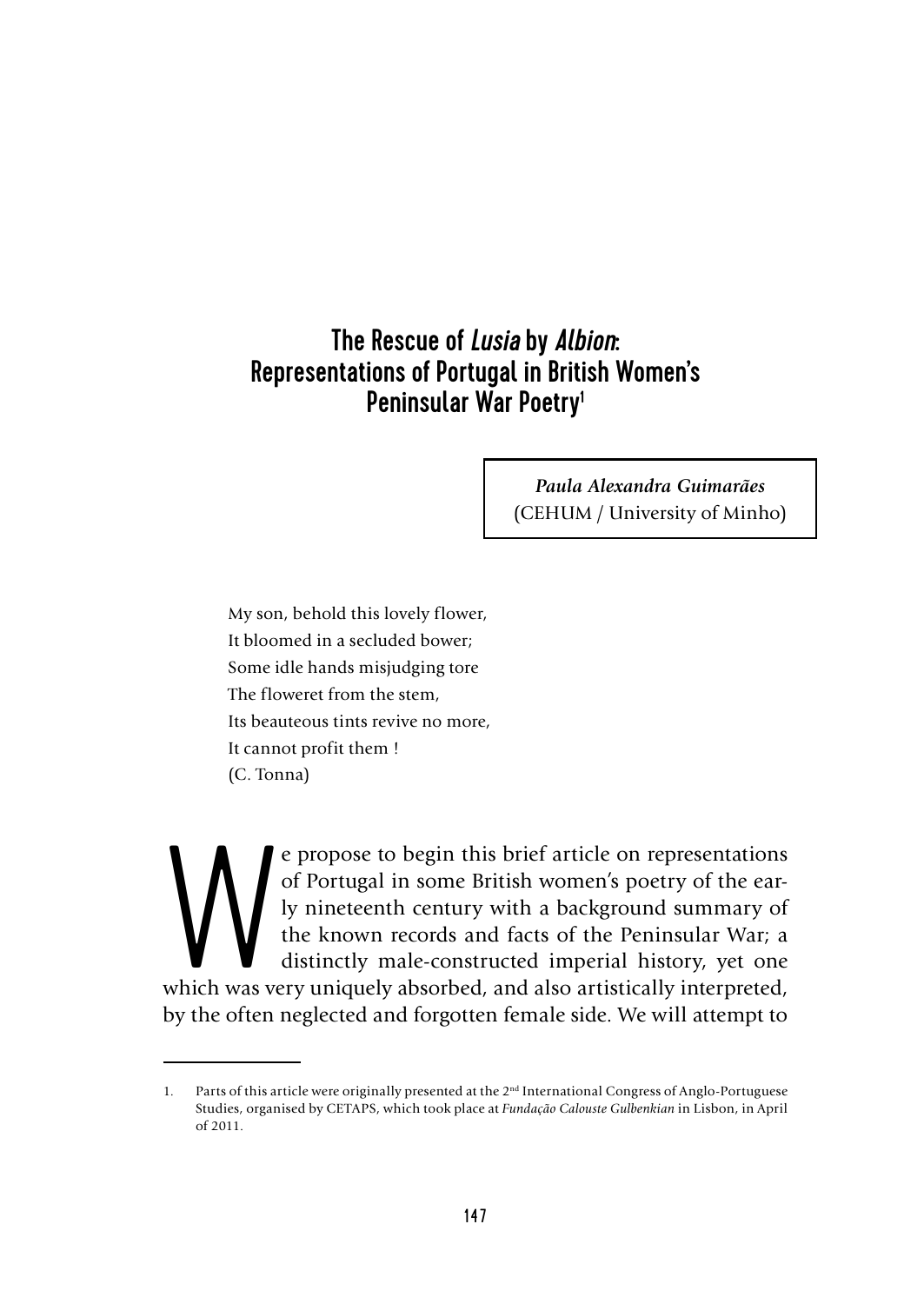show what women poets as different as Felician Hemans and Charlotte Tonna, both well known for their patriotic inclinations, mainly saw these momentous events, taking place in a remote and exotic location designed as 'Portugal', a precious opportunity to inscribe their voices in a male-dominated British literary history.

In December 1807, after the refusal of the Prince Regent of Portugal to stop all the traditional trading with Great Britain, Napoleon Bonaparte's army led by Marshal Junot invades the country and captures the city of Lisbon, in the attempt to tighten France's trade blockade of Britain. The invasion was indeed only made possible because the Spanish government, under King Carlos IV, had agreed at Fontainebleau to allow a French army to pass through Spain in return for most of the eventually conquered Portuguese territory.2

Five months later, in August 1808, a British army would land in Portugal under the command of Sir Arthur Wellesley, the future Duke of Wellington, who manages to win a decisive victory over the French at Vimeiro, near Lisbon.<sup>3</sup> Later, in April 1809, Wellington feels encouraged to undertake a new campaign in Portugal, where he finds that the enemy forces had captured Oporto this time; with the help of a re-trained and re-organised Portuguese army under William Beresford, Wellesley catches Marshal Soult when he crosses the Douro River and thus brilliantly seizes the military initiative.4 He and his victorious Anglo-Portuguese army would then move forward into Spain, where at Talavera they fight a hard and bloody battle to defeat Joseph Bonaparte's army; a new victory which eventually

<sup>2.</sup> It would soon regret this greediness because only three months later, in March 1808, French forces captured Madrid and Napoleon installed his own brother Joseph as King of Spain. This led not only to a major revolt in the Spanish Provinces but also to the first guerrilla warfare.

<sup>3.</sup> This in spite of the disastrous Sintra Convention, which allowed the trapped Frenchmen to withdraw their troops and loot on British ships back to France.

<sup>4.</sup> Crossing the Douro by a masterly manoeuvre, Wellington caught the Marshal with his forces dispersed trying to hold down the Portuguese irregulars in the mountains, and drove him back into northern Spain.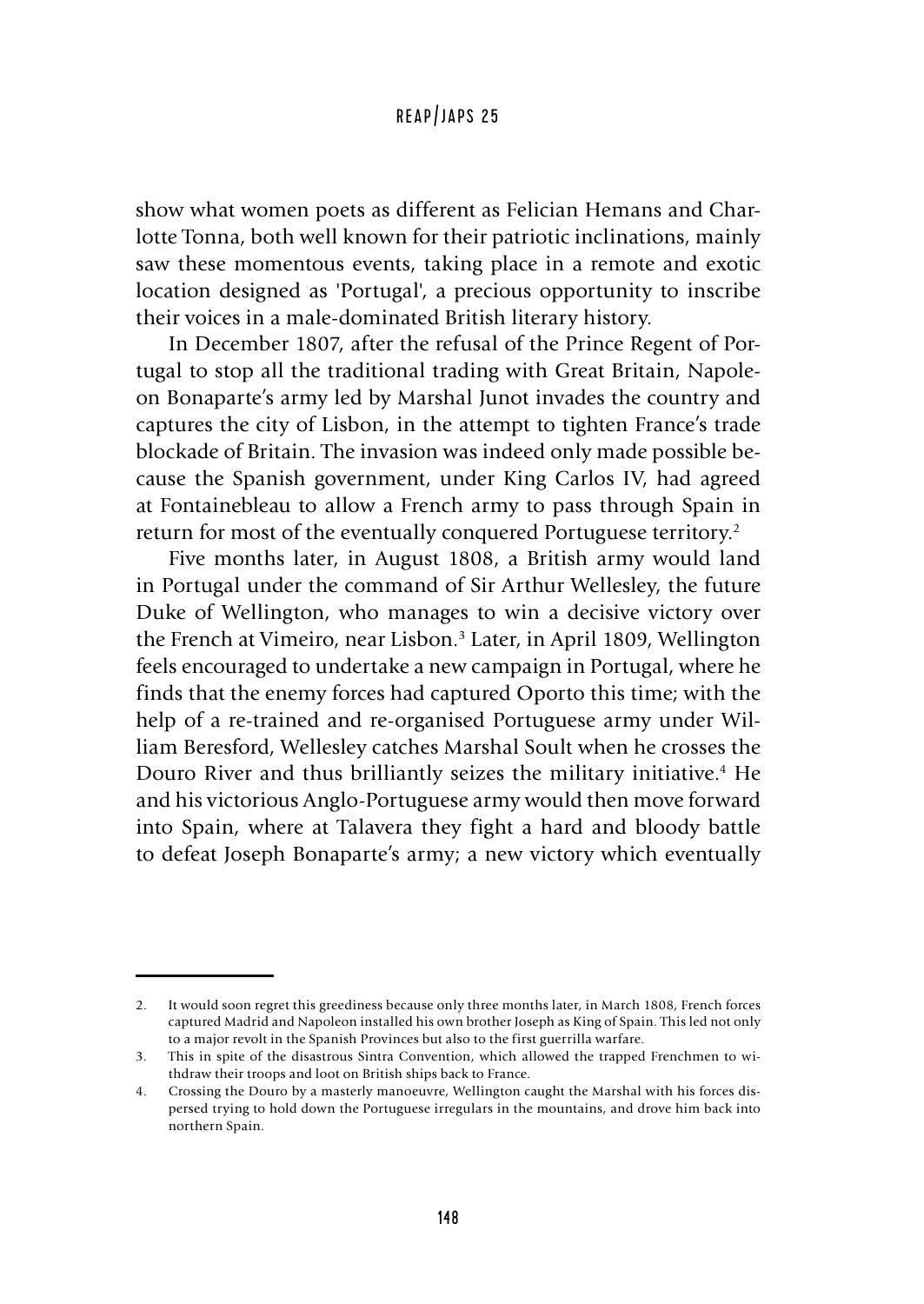earned Wellington the title of viscount.<sup>5</sup>

But Wellington's dashing Peninsular campaigns apparently did more than just to liberate Portugal and stop the trade blockade; they aroused a very considerable interest among British historians and the reading public throughout the nineteenth century.<sup>6</sup> In his 1991 article entitled "The Romance of War, or the Highlanders in Spain", (1991) Brian Dendle is careful to stress that

> The war in the Iberian Peninsula (…) was savagely fought by British, Spanish, Portuguese, and French troops, as well as by Spanish and Portuguese irregular forces (the *guerrilleros*). (…) The sufferings caused by the war were immense, including the looting and devastation of French-occupied Spain, the starvation of many Spaniards and Portuguese, and a very high casualty rate among the troops involved. (49)

In spite of the appalling bloodshed and suffering taking place abroad, many British writers were indeed bent on banking on this immaginative opportunity. And Dendle does refer to the existence of several novels on the Peninsular campaign written in English, and by men, especially between 1825 (a prolific year) and 1845, forming a sub-genre of nineteenth-century British fiction and attesting to the huge popularity of the theme.7 Being based either on direct observation or on careful historical research, the sub-genre's outstanding feature is its 'realism', including a great frankness regarding

<sup>5.</sup> Learning that another Napoleon army had taken up a position on the upper Tagus covering Madrid, Wellesley set off up the river from Lisbon, accompanied by the Spanish army, and defeated the French at Talavera in July1809. After constructing his fortified defensive Lines of Torres Vedras and defeating Massena at Buçaco in 1810, Wellesley and his allied army would subsequently win a series of decisive battles over the Portuguese-Spanish border, culminating with the captures of Salamanca and Madrid.

<sup>6.</sup> For the British, the campaign represented the success of a small and previously despised army, under the remarkable leadership of Wellington, over Napoleon's veterans. Colonel William Napier's *History of the War*, published in six volumes between 1828 and 1840, enjoyed a remarkable success, and it was largely written to counter Spanish claims that the deliverance of Spain was due to Spanish efforts.

<sup>7.</sup> He referred not only to their literary merit but also to the realistic, almost caustic (though often prejudiced), view of their experiences. He also notices that the accurate rendering of history is generally of far greater importance in them than novelistic intrigue proper.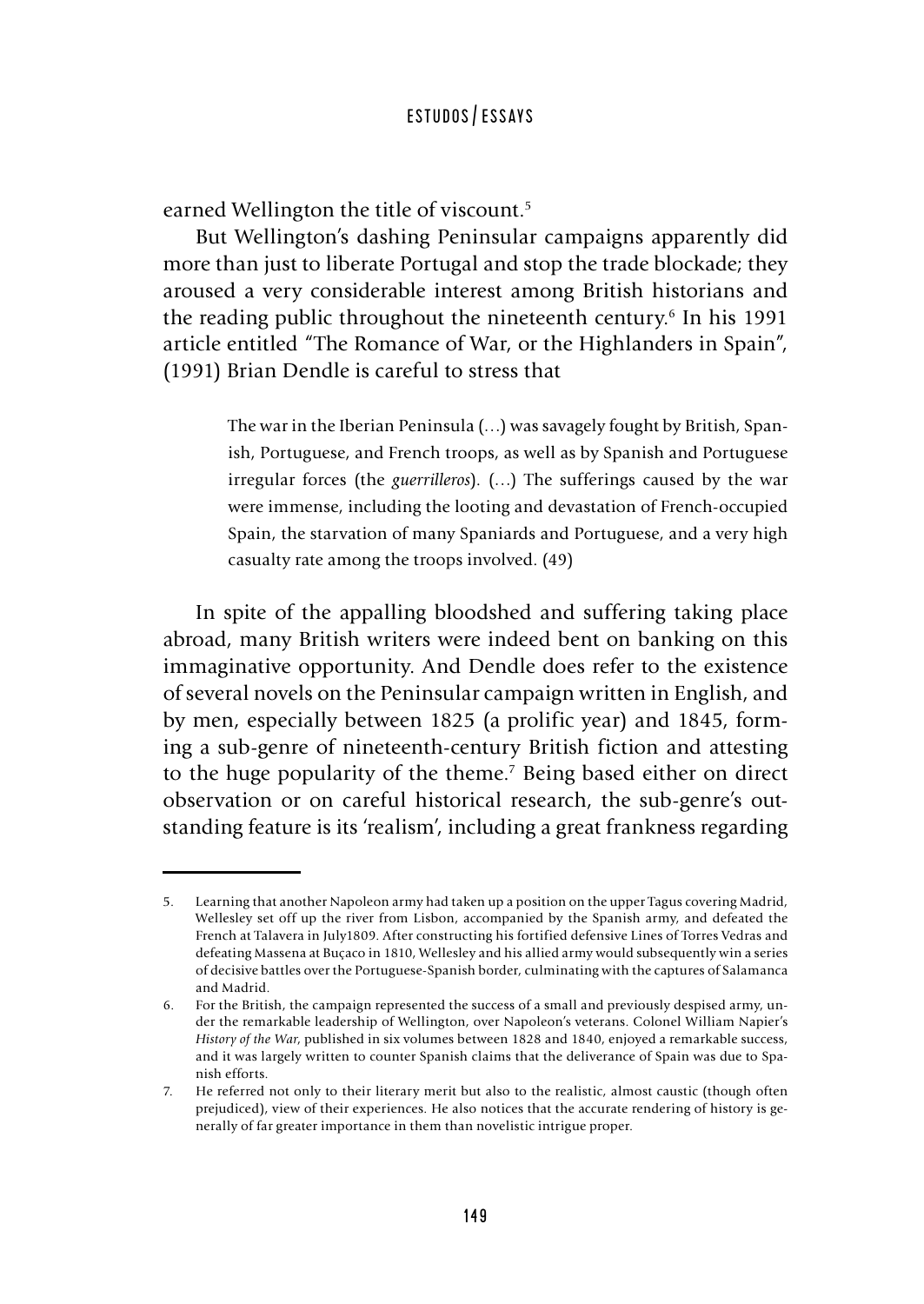the hostility existing at times among the 'allied' forces. Besides an obsession with the problems associated with Catholic rule, this type of novel also reflects stages in the formation of British nationalism in the nineteenth century, with the earlier novelists stressing British courage and the superior discipline of its troops.

In comparison, a much greater degree of idealisation of setting, character and circumstances, derived mostly from indirect report or reference and imaginative allusion, occurs in the Peninsular War-inspired British poetry, which has a much earlier manifestation than the novel, and in which issues of nationalism and hero-worship assume more intimate or romantic proportions. This is mainly the perspective of women poets, whose gender had not allowed a direct participation in the events of the war and who were dependent on the reports of others – husbands, fathers or brothers. Susan Valladares, in her article "Romantic Englishwomen and 'the Theatre of Glory'", (2008) addresses the issue of "how female literary interaction with early nineteenth-century Spain opened up a geopolitical space charged with anxious questions about national identity and belonging". (106) She stresses that this period of political uncertainty and instability was peculiarly well suited for the intervention of British women writers and that the Peninsular War, in particular, afforded an opportunity for literary women to engage in a rewriting of both national and literary agency.

One such case was that of the young Felicia Dorothea Browne (1793-1835), later known as Felicia Hemans, the popular Romantic woman poet and contemporary of Byron and Shelley. She was a learned and precocious writer, who not only published as early as 1808 but also on subjects related to the Napoleonic Wars, namely the ode in heroic couplets *England and Spain: or Valour and Patriotism*  of 1808 and *The Domestic Affections* collection of 1812.<sup>8</sup> She is indeed one of the first women poets to write about the Wars. Besides having

<sup>8.</sup> She also wrote *The Restoration of the Works of Art to Italy* (1816) and *The Siege of Valencia: a Dramatic Poem* (1823).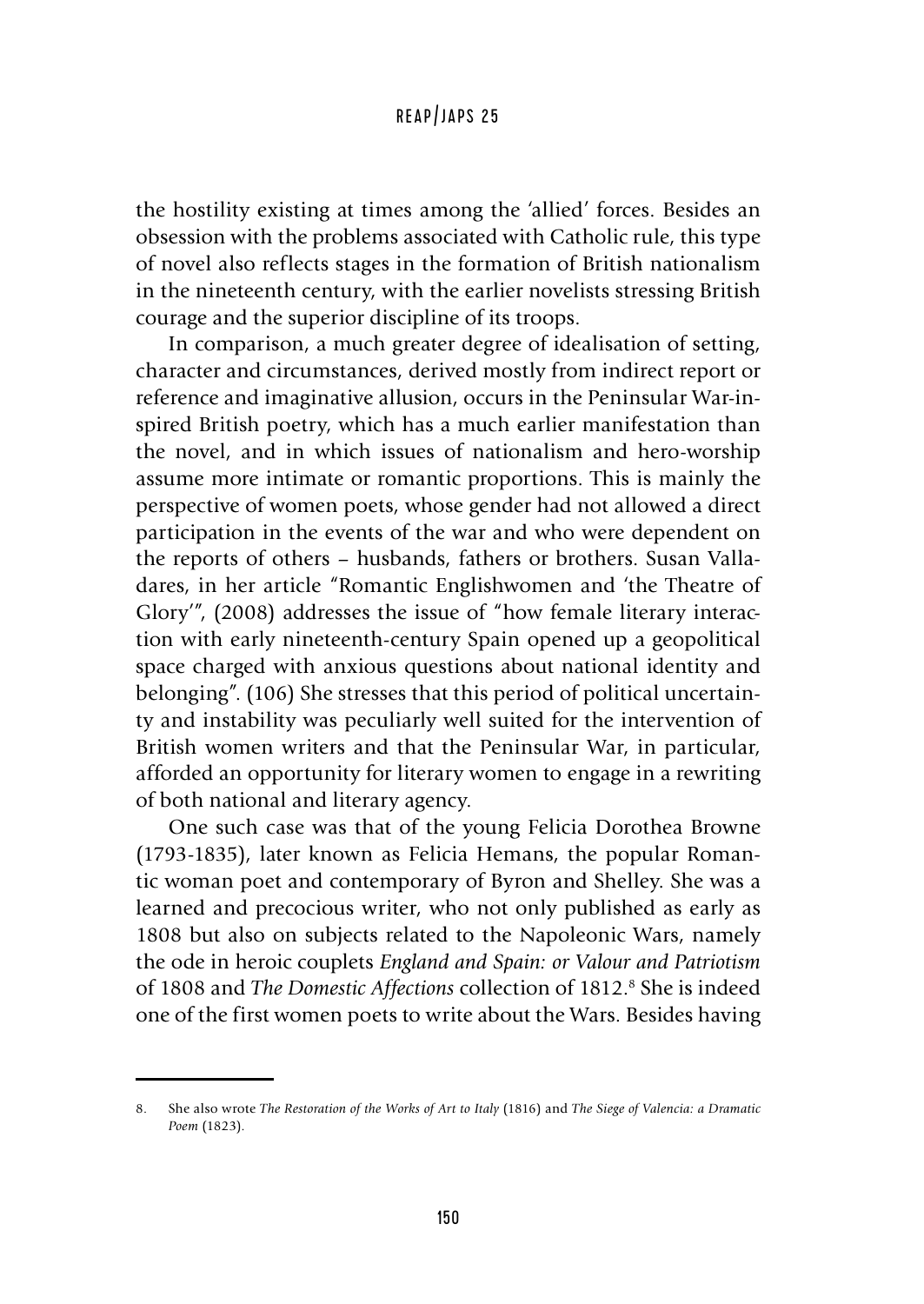a historical or nationalistic interest in these events, Hemans also possessed personal reasons for addressing such a theme, as both her husband (Captain Alfred Hemans) and two of her brothers (Thomas and George Browne) were doing military service in the Iberian Peninsula at the time of the Wars, and she had become interested in all aspects of Spanish and Portuguese history and culture.<sup>9</sup>

In fact, she wrote a poem in heroic couplets in 1811 entitled "To my Eldest Brother, with the British Army in Portugal", in which she envisions her relative "distant far, amidst th'intrepid host, / Albion's firm sons, on Lusitania's coast", (25-26) and anticipates the happy moment of his return. (*Domestic Affections*, 1812) Hemans would later on say, "those events are so associated in my mind with the most vivid recollections of early youth that I could almost fancy I had passed that period of my life in the days of chivalry, so high and ardent were the feelings they excited". (Wolfson: 177) In a letter to her aunt of December 1808, Iberia is indeed the main subject of her thoughts and words at this time – "my dream by night, my vision of the day". (Wolfson: 178)

Hemans clearly began her career by imagining Spain and Portugal as the embodiment of a fading chivalric ethos (a preservation of common European Gothic identity) but hers became also a political cause. By supporting British intervention in the Peninsula and deciding to write about it at a time when many of her Whig patrons argued for peace with France, Hemans defied not only societal expectations for women, but also the expectations of her republican supporters. Henry Chorley, one of her memoirists, would emphasise her cultural work in defining that feminine *locus* for ideals of gender and nation.

*England and Spain* describes how the British army under Arthur Wellesley issued forth to join forces with the guerrilla fighters of

<sup>9.</sup> Captain Hemans was an army friend of her brothers, who were in Spain fighting against Napoleon. (Susan Wolfson, *Felicia Hemans*: 476) In 1811, he came back to England, weakened and scarred from war. The couple married in 1812. When she was turning nineteen, her third volume, *The Domestic Affections and Other Poems* (1812) appeared.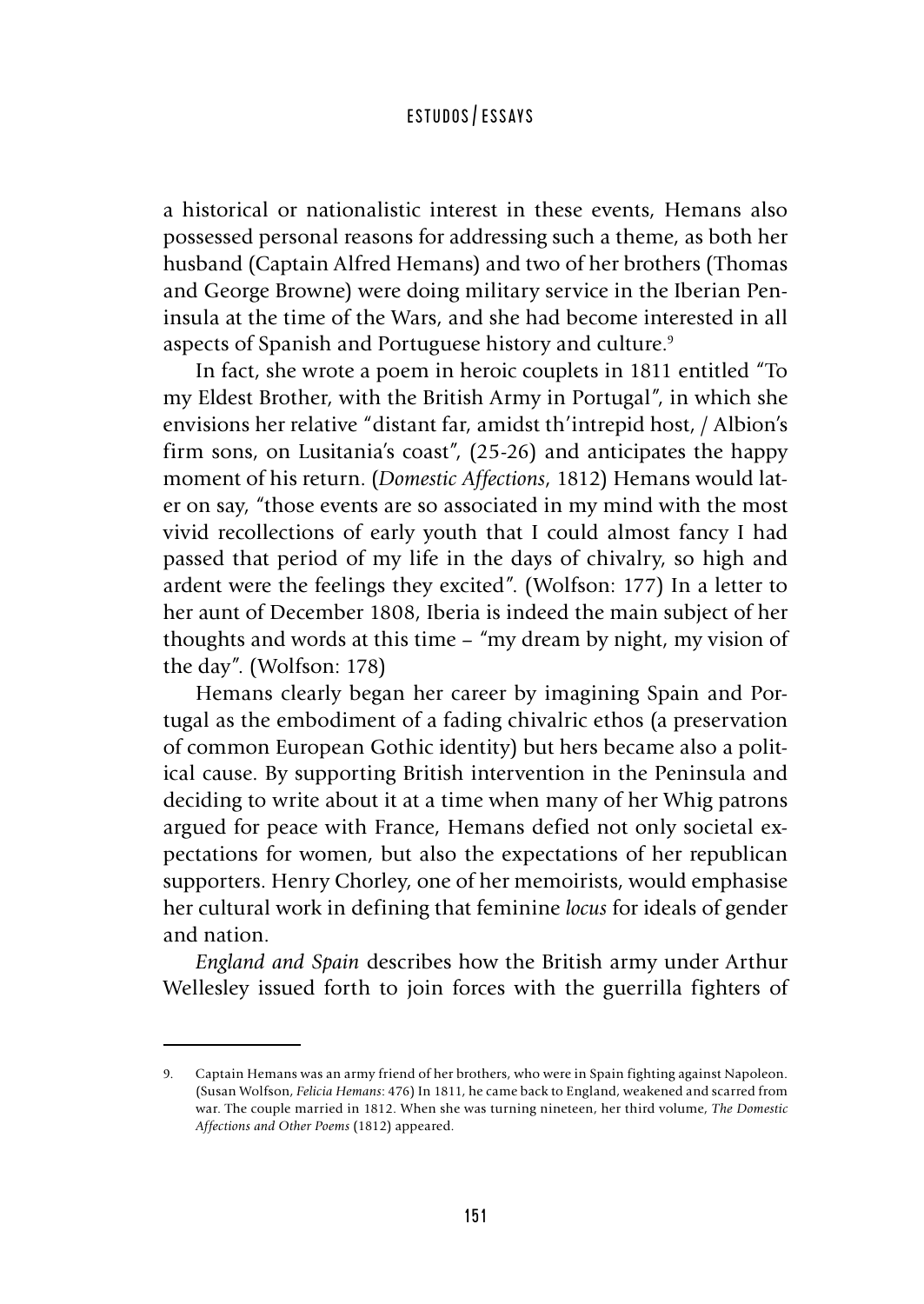Spain and Portugal. The poem praises the Anglo-Spanish alliance and openly calls for a renewed commitment to the Peninsular War, editing out all the negative stereotypes of Iberian greed and rapacity. Hemans adopts a language and tone reminiscent of the revolutionary rhetoric of the 1790s, such as the progress of Liberty. To crush the pride of hostile France, she, as a bard, expresses her aspiration to encourage the warriors with the praise songs that "swell the harp, the lyre, the voice to bless, to triumph and to rejoice." Nevertheless, as shown in her poems in *Domestic Affections*, (1812) the war-field is filled with "those cries" which "rend the air of death, of torture and of despair". (320-30) In "War and Peace", a mother thinks about her son who fell upon the battlefield and will never return, but she conceals her "deep sorrows in her inmost heart". (87)

In "To My Eldest Brother with the British Army in Portugal" and "To My Younger Brother, on his return from Spain", Hemans thinks about Thomas and George, who had served Sir John Moore and the 23rd Royal Welsh Fusiliers.10 In the latter poem, written after the fatal retreat and the battle of Corunna, she is confident that "the angels of mercy would shield her brother with care in the heat of the combat's alarm". (23-4) In "The Call of Liberty", she states that the gallant Spaniards should fight ferociously for freedom "or they should die", and she praises highly their noble spirits. She eagerly requires them to teach Britain the invincible spirit for freedom and, as poet, she proclaims the end of a tyrant (Napoleon)'s reign.

Five years after the end of the Peninsular War in 1814, the *Literary and Philosophical Intelligence*, of May 1819, announced in its "Varieties" column that "a volume of Poems founded on the Events of the War of the Peninsula, *written during its progress and after its conclusion*; by the wife of an officer (*now on half pay*) who served in its campaigns, will soon appear" [my emphasis].<sup>11</sup> In 1817, coincidentally,

<sup>10.</sup> The whole title of the poem, inserted in *Domestic Affections* (1812) is "To My Younger Brother, on his Return from Spain, after the fatal retreat under Sir John Moore, and the battle of Corunna".

<sup>11.</sup> A similar announcement appeared in the 'Poetry' column of the *Literary Register* a month later, in June 1819.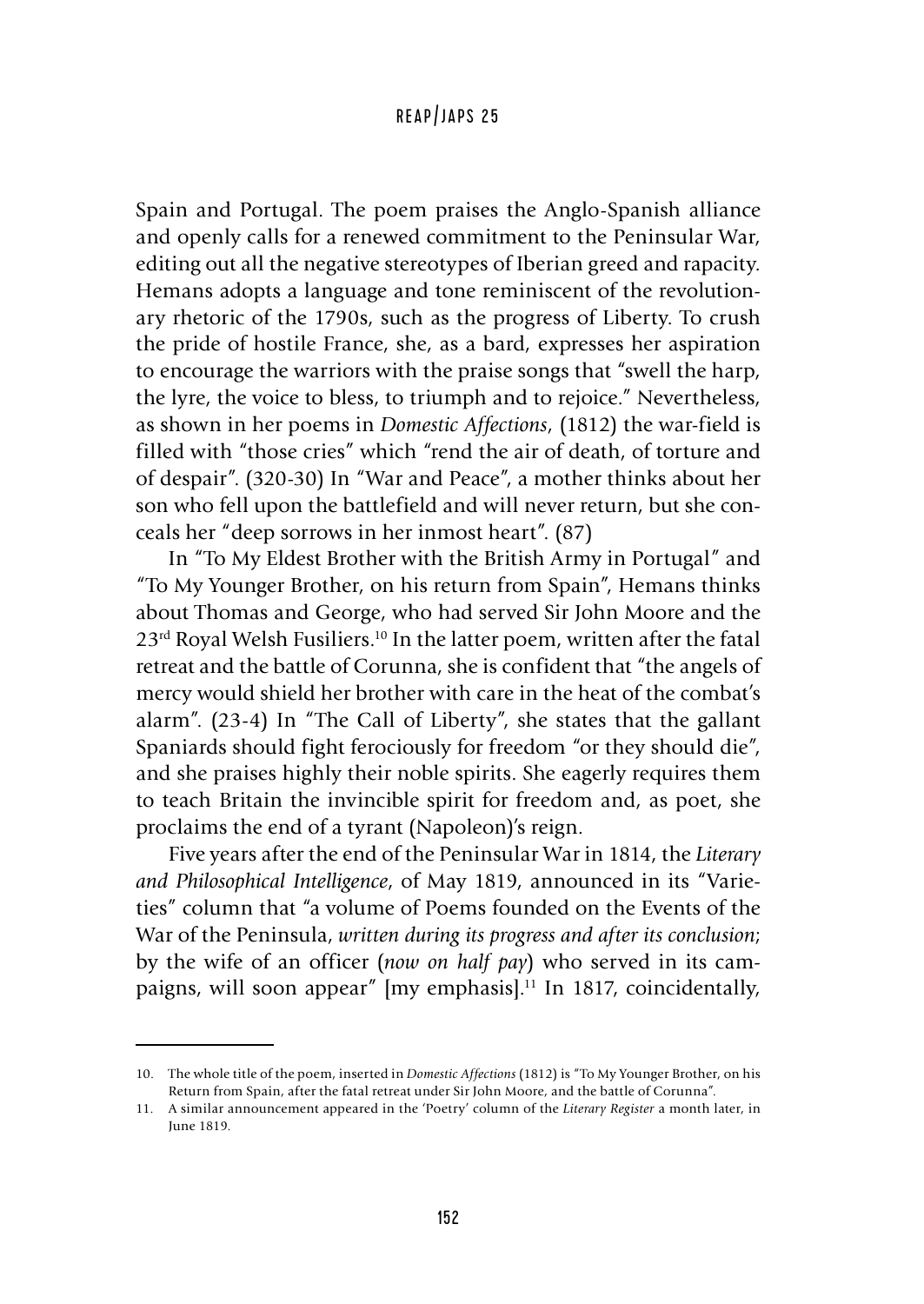Captain Alfred Hemans had just been made redundant with the end of the war in Europe in 1815. The first publication of *Poems Founded on the Events of the War in the Peninsula by the Wife of an Officer* would indeed occur anonymously in 1819, with printing work by W. Tiffen and dedication to Arthur Wellesley, Duke of Wellington.<sup>12</sup>

In September 1820, *The New Monthly Magazine* not only referred to this new publication but also included a critical remark of the poems therein contained. After referring to the first, "a sketch written in the year 1814", the author presents the following commentary on the second poem, "The Convent Bell":

> (…) with much power and elegance of language, and fervid beauty of description. The incidents are not crowded, nor obscure; *the circumstances are romantic, but strictly probable*; the touches of passion are exalted by noble sentiments of public and private duty, and by *the chastened spirit of feminine elevation* with which they are painted. The characters are brought home to the bosom of the reader by the force of individual identity. (…) The poem is evidently the production of a mind of a high order (…) the Hero of Waterloo may well be proud of the just tribute paid to his splendid abilities by *this animated Poetess* (336-37). [my emphasis]

This long poem in seven cantos told the story of a group of British soldiers that, after the victorious battle of the Douro under Wellington, seek food and shelter in the secluded Convent of Saint Clara, before they move on to Talavera in Spain. It is there that their wounded Irish commander falls in love with a beautiful and noble Portuguese nun; an ill-fated romance that ends with the death of the hero in the battlefield and of the grieved nun in the convent.<sup>13</sup> Given

<sup>12.</sup> This is according to a digitalised copy by the University of Oxford, in 2006, made from the original book deposited in the Bodleian Library in November 1829.

<sup>13.</sup> The theme is reminiscent of the story of the famous seventeenth-century Portuguese nun, Mariana Alcoforado, present in her *Lettres Portugaises* from 1669. And indeed an English translation of this work – Letters from a Portuguese Nun to an Officer in the French Army – by W. R. Bowles had appeared in London in 1817, that is, just two years before the publication of *the Convent Bell.* It is very probable that the author read this work, which may have served as an inspiration for her own.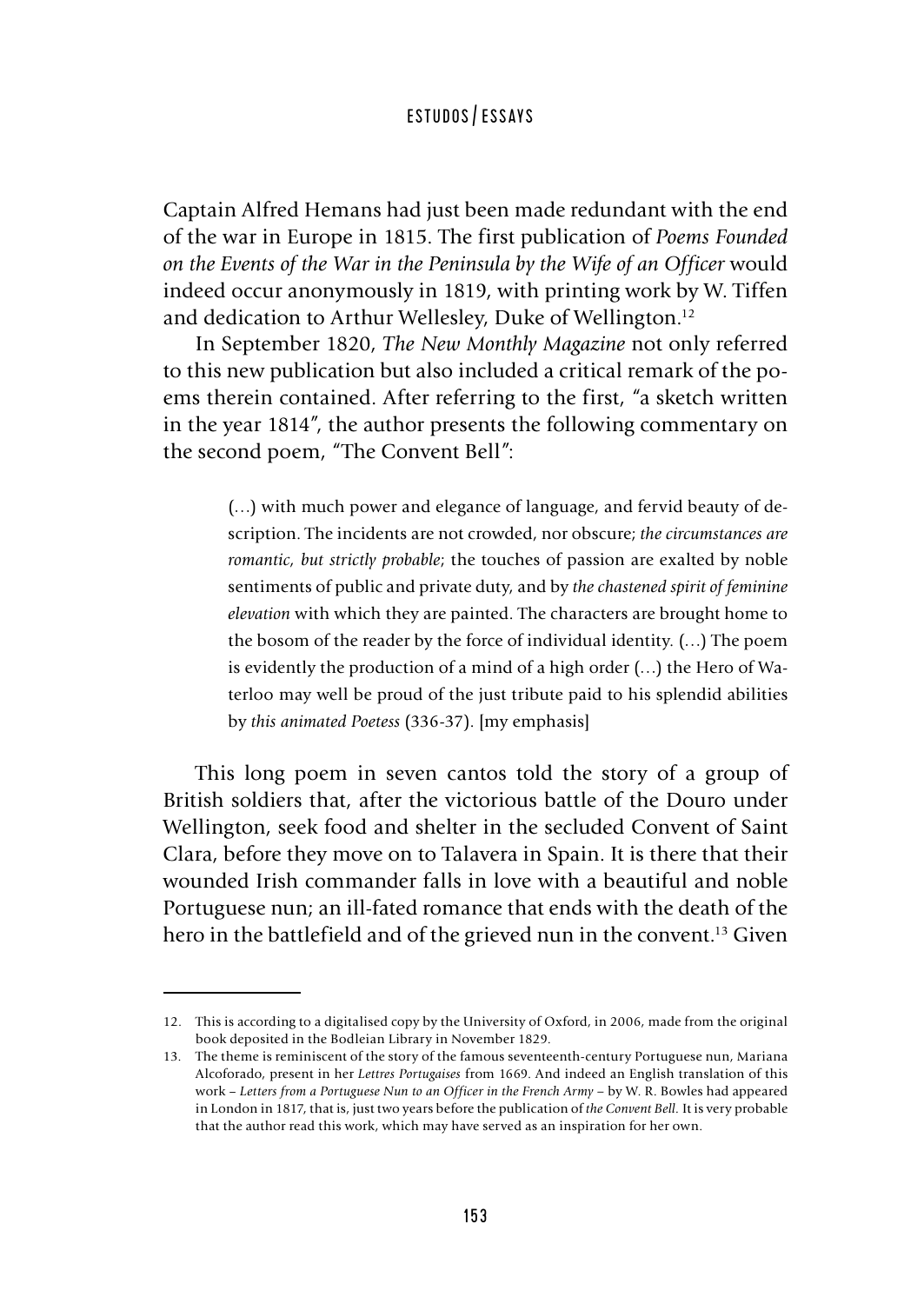the interest of the tale and the amount of publicity it received in the press, it is somehow surprising how the identity of the authoress is never mentioned or even speculated upon.

In her work on "Women Poets and Anonymity in the Romantic Era" (2002), Paula Feldman states that "during the period 1770- 1835, women rarely published books of verse anonymously"; on the contrary, "[they] proudly placed their real names on the title page from the very outset of their careers". (279) Feldman refers that "such was the case with (…) Felicia Hemans, (…) Hannah More, (…) Mary Robinson, (…) Charlotte Smith (…) and many others". (279) One might, therefore, ask which poetess at this particular period could be either publishing for the first time and/or fearful of being recognised as a writer.14 We know that Hemans was an assumed authoress, that she had been publishing regularly since 1808, and that in the same year of 1819 that "The Convent Bell" appeared she published *Tales and Historic Scenes in Verse*. 15

Paula Feldman also mentions the fact that "when a woman did bring out a book of poetry anonymously, (…) her name appeared quickly on the title pages of subsequent editions and later volumes". (279) That could well be the case of another woman writer of this period, the social novelist, reformist and religious tract writer Charlotte Elizabeth Tonna (1790-1846).<sup>16</sup> She also wrote some verse<sup>17</sup> and her thinly disguised pen name, 'Charlotte Elizabeth', would be the one in fact to appear as the author of *The Convent Bell and Other Poems*, edited in New York by Harriet Beeche Stowe, in 1845 (more

<sup>14.</sup> Putting aside the wish to keep one's identity secret, the exceptional situations of an anonymous publication could be explained by its being the poet's first book and functioning as a sort of testing of the waters.

<sup>15.</sup> This evidence should in principle exclude her from being considered as the author of "The Convent Bell". Nevertheless, as we have seen previously, Hemans's personal circumstances at this period and the specific literary features of her work may complicate and even question this exclusion.

<sup>16.</sup> Only three years older than Hemans, Tonna would nevertheless live eleven years more than her contemporary.

<sup>17.</sup> She also wrote poems, two of which, *The Maiden City* and *No Surrender*, were written specially for the Orange cause, being very vigorous and popular songs.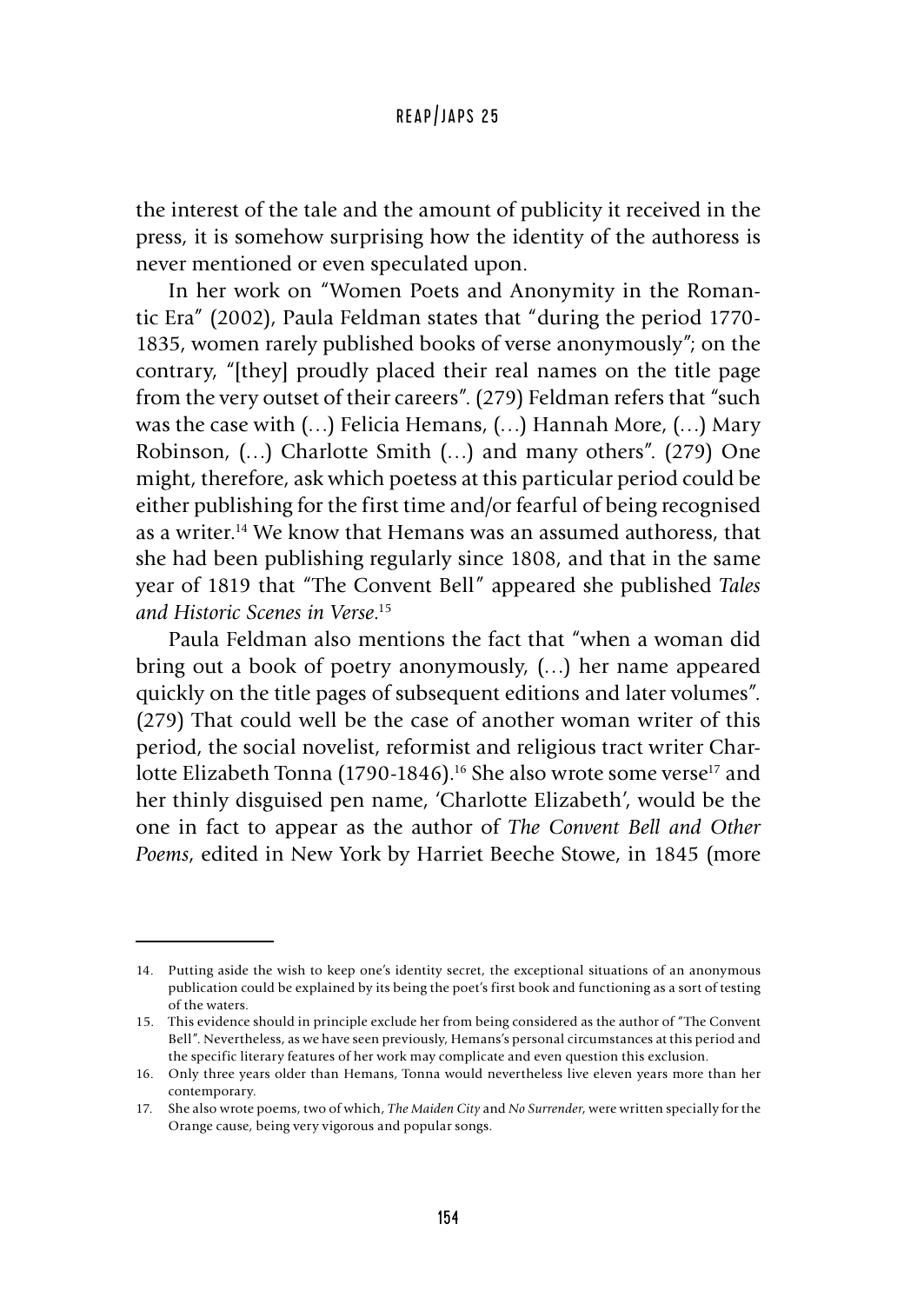precisely, twenty-six years after the original edition).18 One cannot help wondering why an authoress would wait almost thirty years to claim a given work as her own.

A plausible reason for this anonymity and publication abroad is present in Tonna's *Personal Recollections*:

> I was going on most prosperously, when an attempt was suddenly made from another quarter to *establish a claim to the profits of my pen*. The demand was probably legal, according to the strict letter of existing statutes, (…) [but] it *greatly reduced the value of my copyrights* (…) and I found myself checked in my career (…). (237) [my emphasis]

Apparently she began writing under the pen name 'Charlotte Elizabeth' in order to prevent her first husband, George Phelan, from appropriating the proceeds from her literary career. Furthermore, as she writes, "the strict incognito to be preserved would secure me from any charge of inconsistency", (238) that is, an incoherence between her more respectable religious work and her writing of foolish romances.19 Thus, fear of public notoriety together with an attempt to preserve her profits, may explain this mystery.

In spite of their obvious differences in terms of family background and mental and religious attitudes, the life circumstances of Hemans and Tonna were remarkably similar and would exert an equivalent impact in their respective works. Coincidentally sharing the family or maiden name of 'Browne', the two women were also exposed to the Protestant religion from an early age. They both boldly resolved to earn their living as writers, especially after the death or abandonment of their respective fathers resulted in financial hardship for their families; Tonna writes that:

<sup>18.</sup> According to *the Cambridge Bibliography of English Literature,* Volume 4 (1800-1900) by Joanne Shattock, a collected edition of Tonna's works was also being published by Stowe between 1844 and 1847.

<sup>19.</sup> The idea of hiring herself out to another 'master' that was not God was contrary to her views of Christian principle.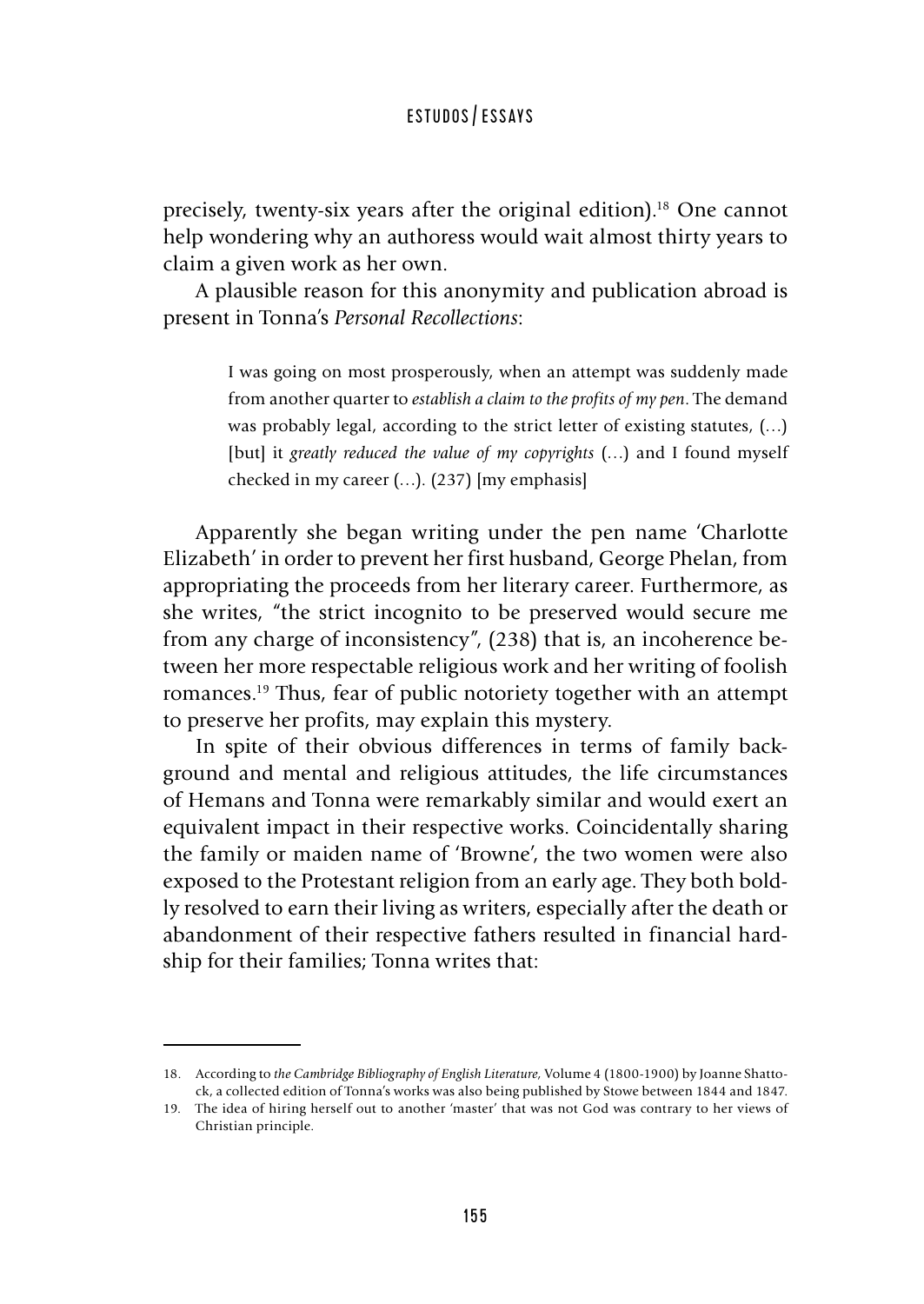(…) my own situation soon rendered it *needful to turn the little talent I possessed to account*. (…) I found a ready market for whatever I wrote, so that the name was considered a sufficient guarantee for the book. (237) [my emphasis]

The two writers early and quickly married military men, both of them Captains in the British army; both were deserted by their respective husbands and had bitter experiences of love, both women lived for a period in Ireland<sup>20</sup> and, last but not least, both had brothers (if not also husbands) that were involved in the Peninsular campaigns.21 But there were also fundamental differences between the two writers. While Hemans had enjoyed an enlightened, republican and cosmopolitan education and living, Tonna became mostly known in her own time for the narrowness of her religious views and the extreme bias she displayed against Catholicism.22

Also in contrast with Hemans, her *Personal Recollections*, published in 1841 and posthumously in 1847, register a very biased attitude towards Portugal, the country where her only brother was stationed during the Peninsular Wars<sup>23</sup> and where he would inclusively live afterwards for a ten-year period, "on the staff of the Portuguese army" until the establishment of the Portuguese 'Cortes' and

<sup>20.</sup> About eighteen, Tonna married an Irish man, Captain George Phelan of the  $60<sup>th</sup>$  Rifle Corps who was on leave of absence, and between 1819 and 1824 lived on his small estate in County Kilkenny, while he spent most of his time in Dublin. Hemans spent her last years (from 1828) in her brother's Dublin residence. Ironically, George Browne became a British Commissioner of Police, eventually tasked with the repression and policing of contemporary uprisings.

<sup>21.</sup> The military regiments 60 and 62, to which Charlotte Tonna's first husband Captain George Phelan belonged, had also participated in the Peninsular War.

<sup>22.</sup> Tonna's first publications were untitled religious tracts espousing her ultra-conservative Protestant views, which she began producing in the early 1820s, namely for the Dublin Tract Society. These were controversial even in her own time and some of her fellow-Evangelicals were forced to distance themselves from the extremism there revealed. She served successfully as editor of *The Christian Lady's Magazine* (1843-46), of *The Protestant Magazine* (1841-45) and of *The Protestant Annual* (1841- 46), to which she also made substantial contributions under the pen names of 'The Watchman' and 'Charlotte Elizabeth'.

<sup>23.</sup> In *Personal Recollections*, Tonna provides only a brief sketch of her brother's military career. But from an obituary contained in the *Quarterly Review* for July 1829, we learn that he obtained a commission in 1809 and joined the  $48<sup>th</sup>$  Regiment in Spain where he fought in the Peninsular War (1808-1814), following a period in which he commanded a Portuguese infantry regiment.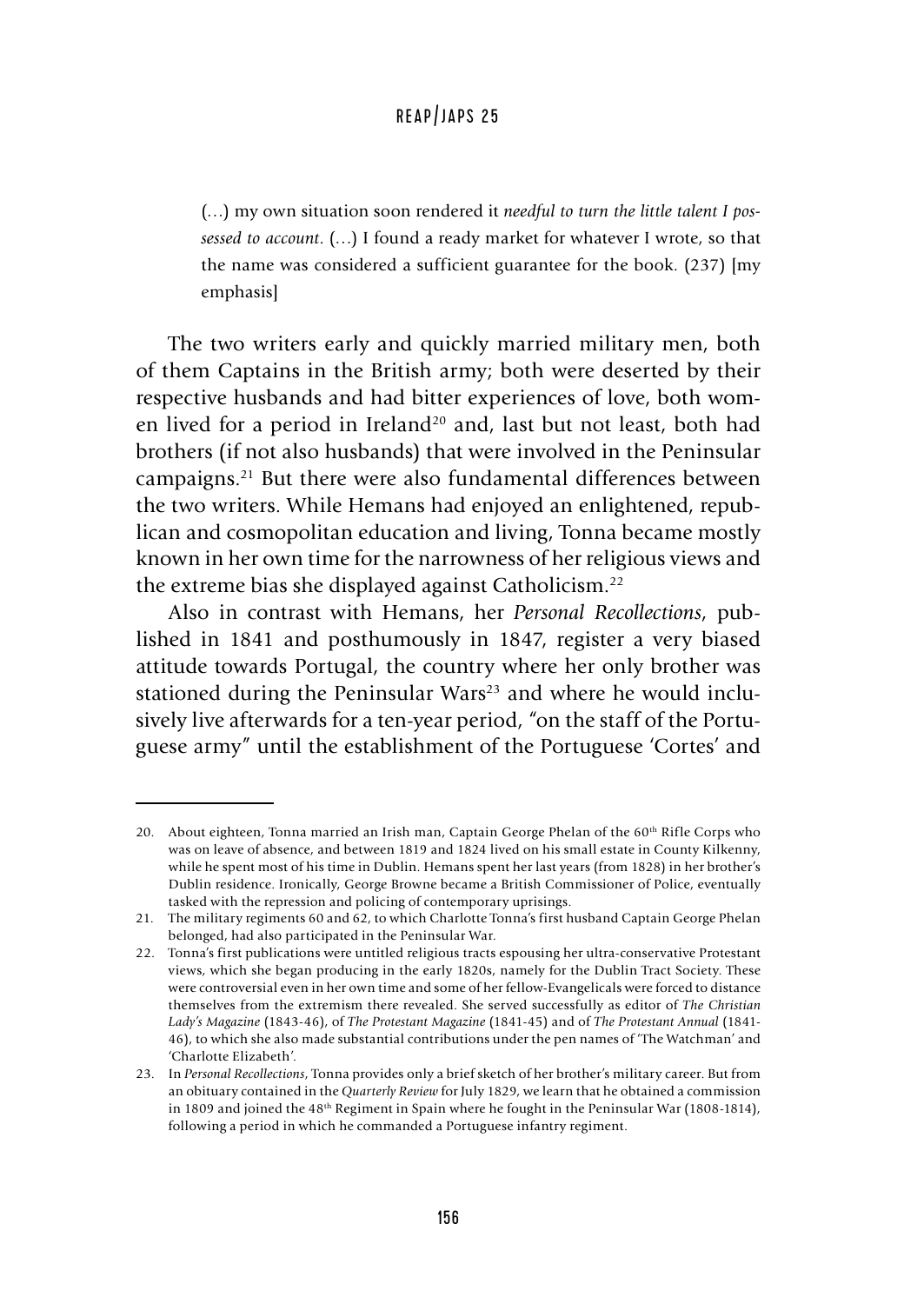the dismissal of all British officers. According to his sister, he had inclusively cultivated some of the land in the interior, "which he had gallantly fought to rescue". (209) She writes that:

> It was a subject of continual sorrow to me that he was residing in the heart of *an exclusively Popish country*, far from every means of grace; not even a place of worship within many leagues, and *wholly shut out from Christian intercourse*. (153) [my emphasis]

Tonna's brother (John Browne), who according to her had "served in the Peninsula with the highest possible credit, regarded (…) as one of the best officers in the service",  $(211)^{24}$  had only returned to England to marry, going back to Lisbon with his bride and also Tonna's mother; thus, leaving the writer lonely and depressed with this double separation forced upon her. She describes as her mother

> (…) had been learning to prize her native land in *a disgusting region* of *all that is most directly opposed to liberty, civil or religious*; *to honourable feeling, just conduct, honest principle, or practical decency*: In short, she had been in Portugal! (103) [my emphasis]

Upon her brother's return to England, Tonna would anonymously publish a poem in seven Spenserian stanzas entitled "My Brother", in which she welcomes him to his "island home". In this composition, later inserted in *Izram, a Mexican Tale and Other Poems* (1826), Tonna reveals some facts not only about her brother's stay in Portugal but also her own thoughts and feelings regarding the impact of this experience in her own life. But, as Susan Valladares observes, "female writing coeval with the Peninsular War was often precariously

<sup>24.</sup> In *Recollections*, Tonna refers that "he became on the field a lieutenant" and that "he had also been an especial favourite with John VI of Portugal; and the high polish of a court was superadded to all the rest". (232) She further comments that later on her brother would even refuse the appointment of "aide-de-camp" to King John, with any military rank and title that he might desire; preferring a half-pay unattached company in the British to any thing that a foreign service could offer". (232-33)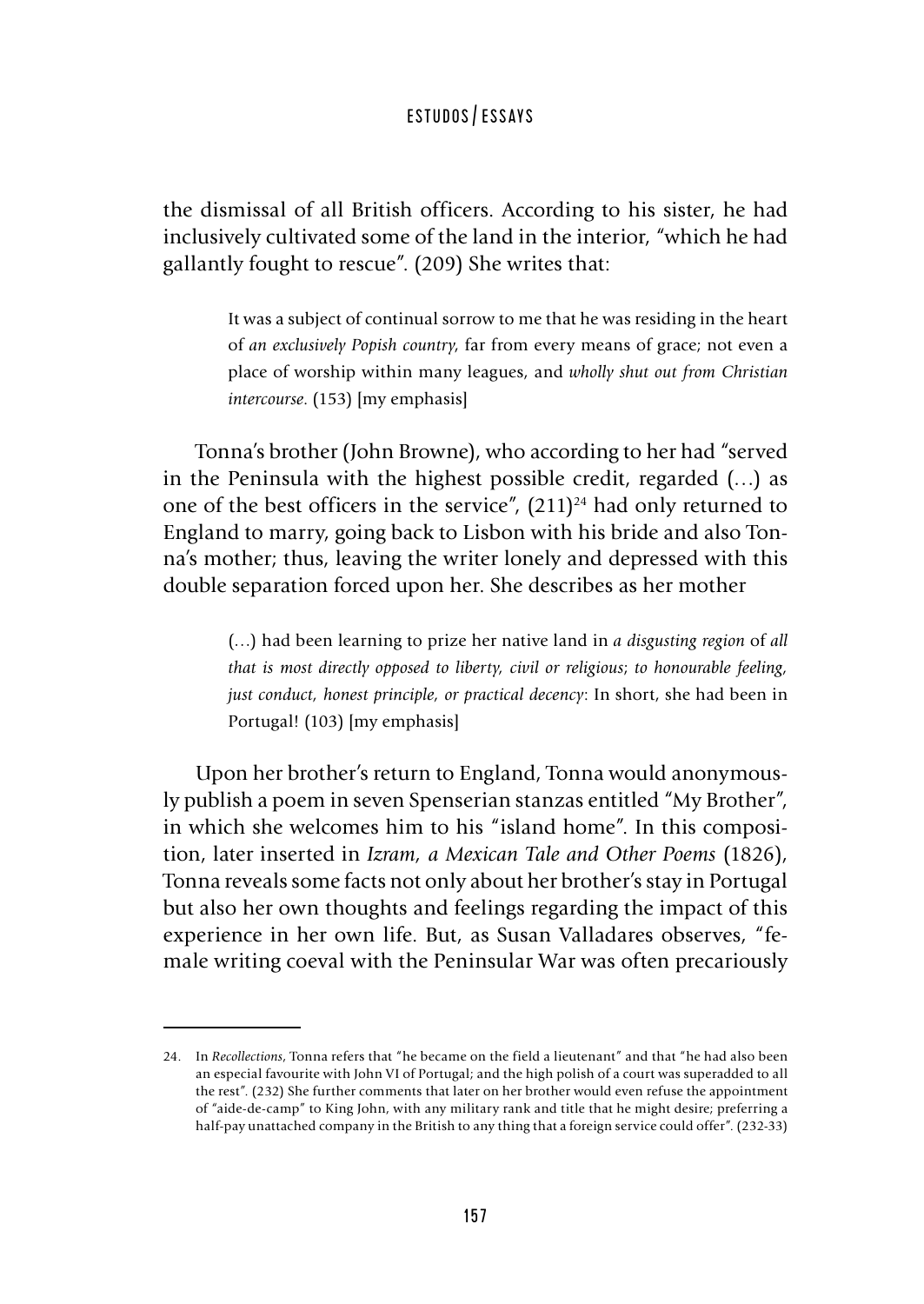poised between the private and the public". (114) The poet uses the arguments of British nationalism and family ties to lure her brother back home, after "sixteen burning summer suns" had elapsed in his "far abode". Portugal is "a moral sty" within which Britons are "condemned to seek/ Truth's trampled pearl", where "patriot honour" is "couched in falsehood's blinking eye" and where they have met "War's sternest blast of devastating breath". Tonna's brother has, nevertheless, managed to "flourish in an alien soil" as "a goodly seed in *thankless desert* sown". In the end, the poet seems also to hint negatively at the Portuguese aftermath dismissal of British troops: "*ingrates*, reckless of thy generous toil, / Uproot the shelter when the storm's o'erblown".25

This more personal and realistic picture does not coincide with the fictionalised or idealised representation of both the country and the people of Portugal that had occurred in *The Convent Bell.* For example, when one of the characters refers to "the dazzling sky, / A gold and purple canopy, / (…) vying with gorgeous flowers, /That nature in this lonely place / has strewed, to shame our richest bowers", (Canto I, stanza VII) and the author herself describes with awe the picturesque beauty and natural sublime of the Mondego region that her British heroes have traversed:

There in the bright unclouded ray, The silver stream pursues its way, And winds along through orange bowers, Whose golden fruit and pearly flowers, Breathe their rich perfumed sigh,

<sup>25.</sup> In spite of her avowed aversion for Portugal, Tonna appears to have become romantically interested in a Portuguese nobleman – Alexander, Count Calharez, the eldest son of the Duke of Pamela. Apparently, he was attending the same Military College at Sandhurst as the author's brother, and she met him often on his way to the mass. Tonna described him as "a most elegant youth, of fine mind, delicate feelings, and the sweetest manners possible". (238) She secretly hoped to see him converted to Protestantism, though he was "devotedly attached to Romanism", but "the College did not suit his taste" and, to Tonna's infinite regret, he eventually left England to Portugal. Later on, when she heard news of his death, she made him "the subject of many prayers", wishing to trust in his soul's salvation.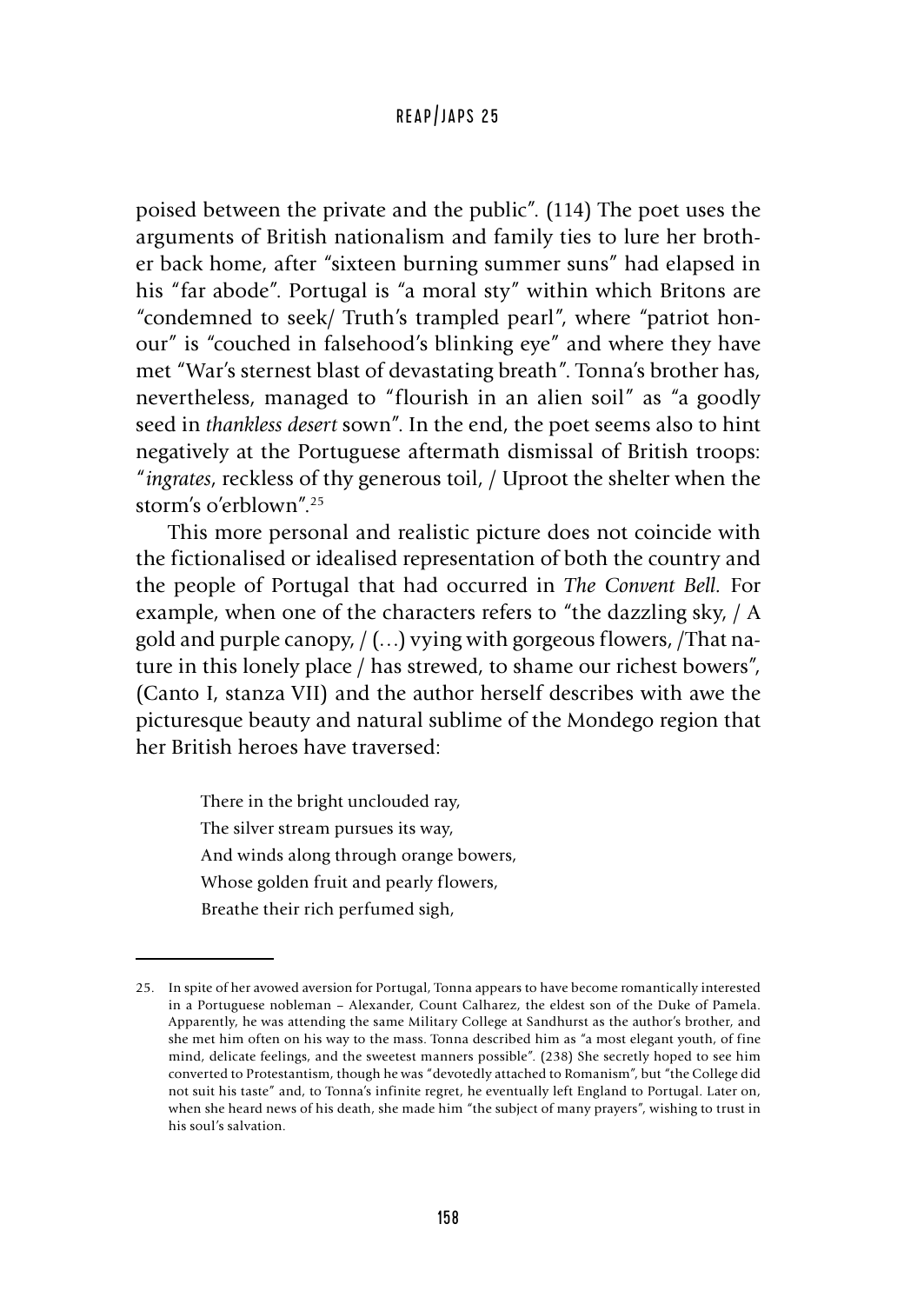And shine amid the foliaged shade, Like heaven's bright host of stars displayed On evening's purple sky. There blooms, remote from rude alarms, The signal of the Patriarch's Dove, And myrtles form with bending arms A bower might grace the Queen of Love ; While with their depth of green entwines The lighter hue of clustering vines. And far remote, and towering high, The dark Sierra meets the sky, Forming, with wild majestic screen, A giant barrier to the scene, Where yet no human step intrudes, To break its awful solitudes (Canto I, stanza XIV)

But also, and more surprisingly, when the poet describes the characters in the Convent of Saint Clara, namely Father Bernardo and Sister Maria. Regarding the first, she writes that "A purer heart, a kinder soul, / Ne'er dwelt beneath the monkish cowl; / Much had he read, and studied long, / (…) peaceful and mild, and innocent, / (…) the ray of love and mercy shone". (Canto II, stanza V) As for the second, Saint Clara's "darling child" and her hero's beloved, the poet reserves the following appreciation: "A holy peace, a calm repose, / Her downcast eye expressed" and "not one perfect sister-mind, / So pure, so steadfast, and refined, / She found among the crowd". (Canto IV, stanza III) The poet also contrasts her to the lighter but more spirited Castilian nun that "had lately graced St. Clara's fane", who is responsible for "The Guerrilla" song in Canto IV.

As Elizabeth Kowaleski points out in her article "The Heroine of Some Strange Romance" (1982), Tonna's autobiography "provides the best demonstration of the contradictory pressures she experienced during her writing career". (141) She had failed to "reconcile intense energy, intellect, and creativity with the notions of female sexual identity she had learned". (141) Tonna's attraction to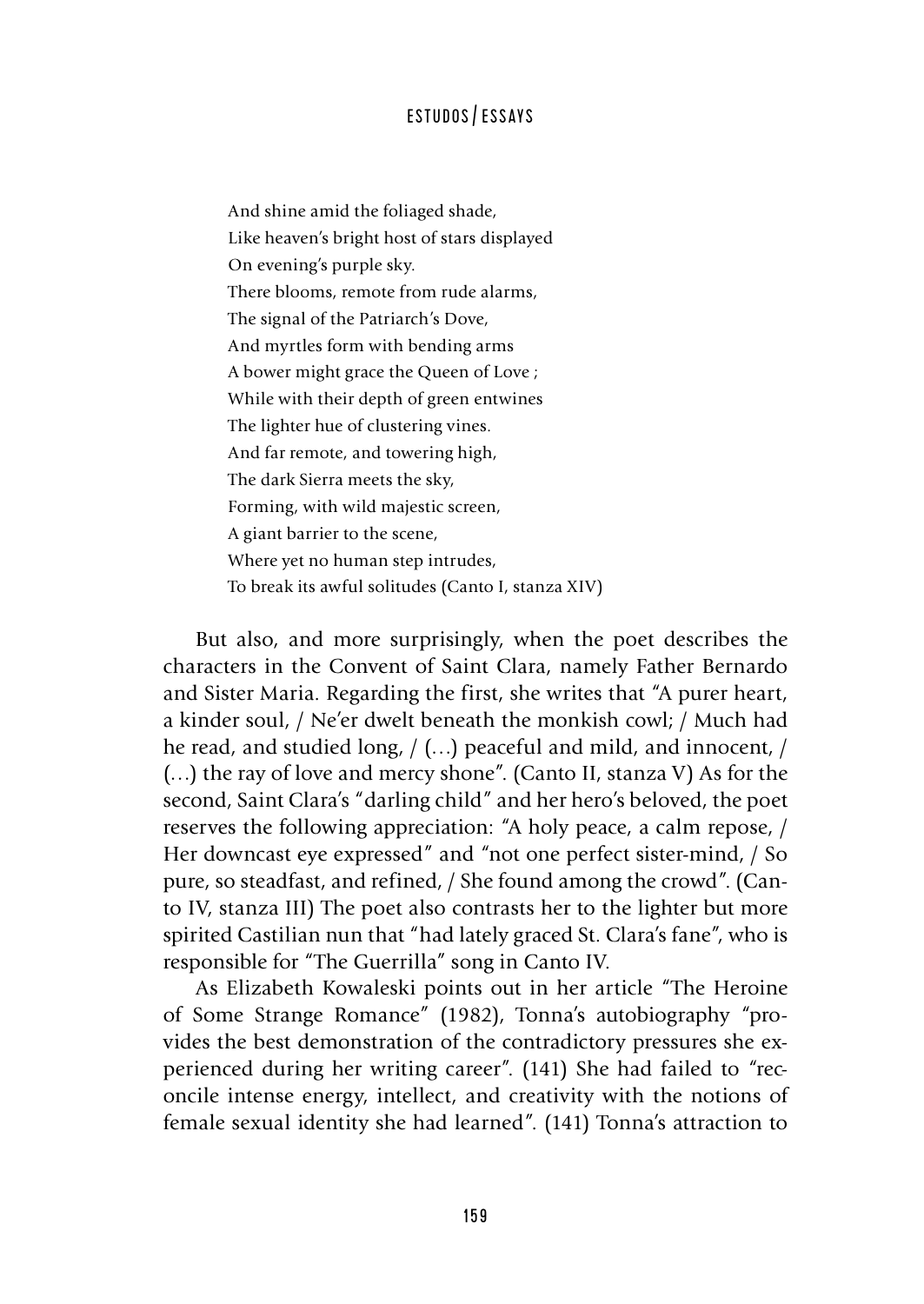fictionalised fantasies and anxiety about becoming an unusual heroine of romance, motivated in part by her stay in Catholic Ireland, are present in the following passage, which is highly revealing of the theme and location of "The Convent Bell":

> (…) something of a *monastic mania* seized me. I determined to emulate the recluses of whom I had often read; to become *a sort of Protestant nun*; and to fancy my garden, with its high stone-walls, and little thicket of apple-trees, a *convent-enclosure.* (116) [my emphasis]

In another passage from *Recollections*, Tonna stresses how Protestant principles withhold her at first from visiting a neighbouring convent, "which formed a *principal attraction to the military*, and other strangers in Kilkenny", and where she finds "a most interesting nun", "(…) in personal appearance, in manner, in feeling, *realizing the visions of my girlish romance* when reading idle stories in novels on such topics". (152) [my emphasis] But when the nun leads her to the chapel and prostrates before a "richly gilt cross", Tonna speaks of the "abomination from which my soul revolted with unspeakable horror (…) the act of idolatrous homage rendered to a thing of wood and stone". (153)

Tonna's mixed revulsion and attraction for Catholic cultures most probably derived not only from popular anti-Catholicism, especially rife during the first half of the nineteenth century,<sup>26</sup> but also from English Gothic novels like those of Ann Radcliffe and M. G. Lewis, which frequently used motifs of Catholicism with unnatural and sinister connotations of seclusion – the abbey, the monk, the nun, the priest– in their plots. In the years prior to 1833 various publications denounced convents through the medium of a story of an imprisoned nun.27 The sentimental novels used the convent as a back-

<sup>26.</sup> There were a number of incidents in Europe which alarmed Protestant observers, who feared a growing Catholic Church. During the 1820s, it appeared to be resurgent in Europe, with the passing of Catholic Emancipation in Great Britain and the formation of Catholic missionary societies in Austria and France for the purpose of promoting Catholicism throughout the world.

<sup>27.</sup> The anonymous *Anecdotes of a Convent* (1771), *The Convent: or the History of Sophia Nelson* by Anne Fuller (1786) and *the Nun* (1833) by Mary Martha Butt (later known as Sherwood).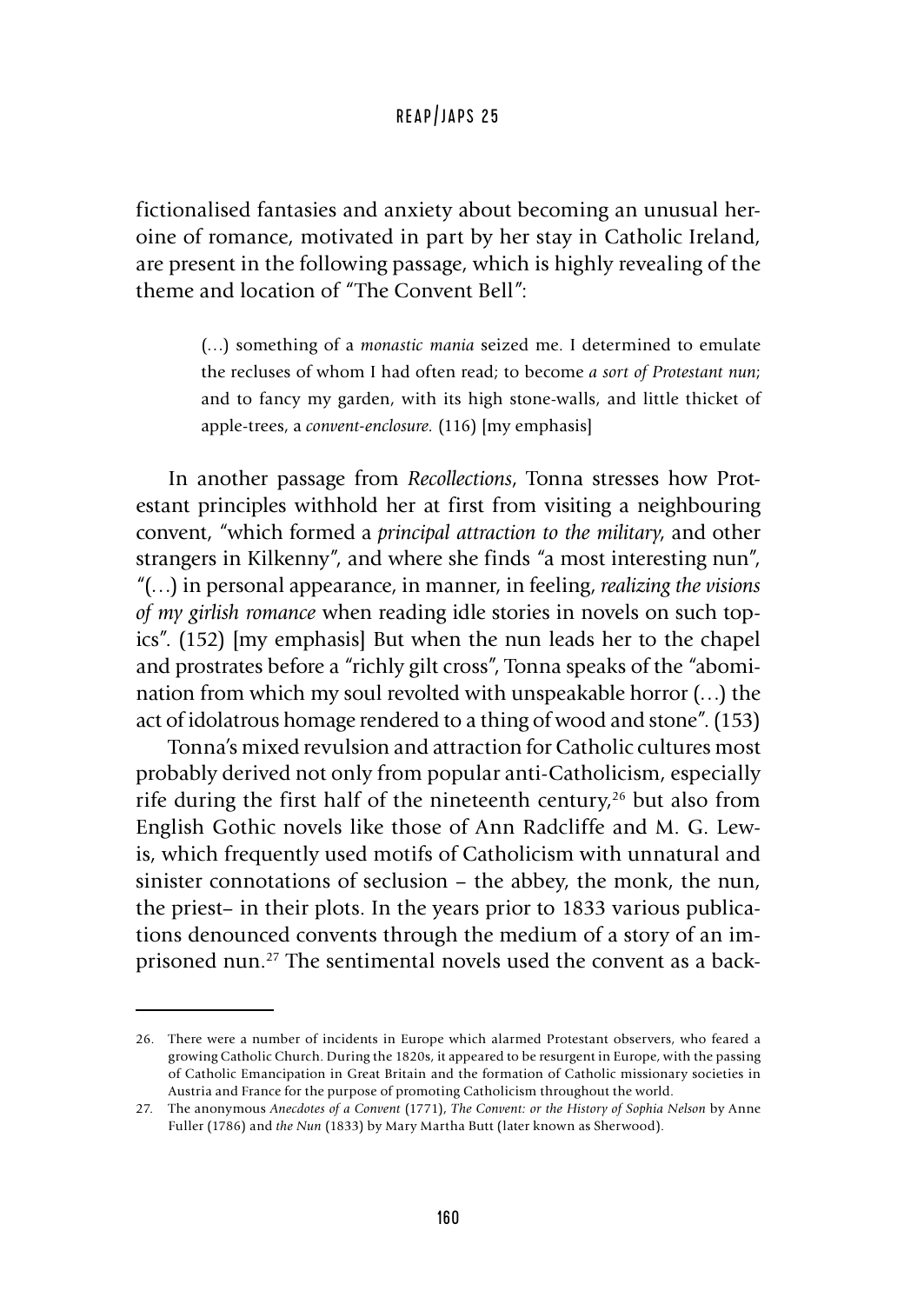drop, a convenient device for the separation of would-be lovers and a mechanism for the creation of difficulties and stumbling-blocks to a happy resolution. The authors were usually women, or wrote anonymously, suggesting they were likely to have been women.<sup>28</sup>

For Charlotte Tonna, at least, both motives were extremely alluring: the commercial demands of a romantic plot and feminine Protestant ideological fervour. But, as I have suggested previously and as Diego Saglia argues, there may also have been other motives:

> (…) during the peninsular war, this conventional plot was endowed with *a strong political and military subtext*, and intercultural sentimental relationships were transfigured into allegorical representations of Spain [including Portugal] as *a lady in distress*, the French as her assailants, and British soldiers as *heroic knights coming to her rescue* (226). [my emphasis]

Saglia argues in his *Poetic Castles in Spain* (2000) that during the cross-cultural sentimental encounter with the English or British man, Iberian women tend to lose their foreign status. (226) As "different objects of a fascinated gaze", they often "encode representations of their own foreign countries". (226) The tale present in *The Convent Bell*  discloses how "sentimental tales elaborate cultural difference and the confrontation between submissive femininity and dominant masculinity". (229) For Saglia, the war is both an internal and an external factor in the tale, being crucial in defining the events of the poem as well as the publication by "the wife of an officer". By dedicating the

<sup>28.</sup> John Russell, the later Victorian Whig statesman, also wrote *The Nun of Arrouca* (1822), which was suppressed after publication, possibly because of the sexual connotations surrounding the main plot. Coincidentally, the sentimental story tells of the love affair between a nun, Sister Catherine, and an army officer Edward Pembroke, who has been fighting in the peninsular campaign against Napoleon. These ill-starred lovers, being unable to consummate their passion, decide to separate. Dissatisfied, Pembroke goes in search of his lost love. After many years, he finds her but is so shocked by her emaciated and lustreless appearance that he falls ill and dies. Given the obvious similarities between this plot and the one presented in *The Convent Bell*, one cannot help thinking about mutual influence, especially because the respective dates of publication are so near. It is possible that Russell may have appropriated the anonymous story, adapting it to his own purposes.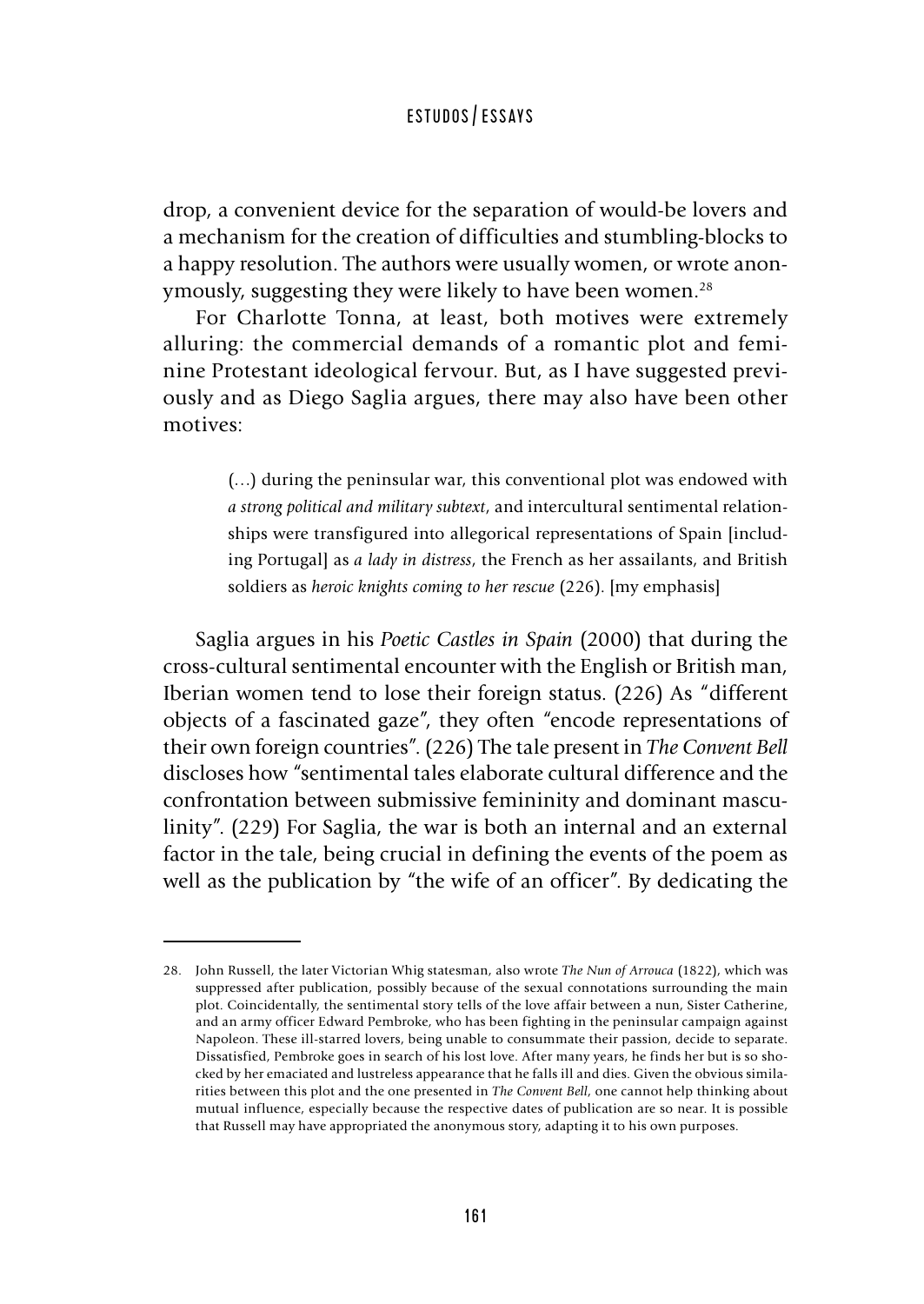introductory volume, "A Sketch Written in 1814", to the future Duke of Wellington, the author automatically inscribes her poem within an official, male-sanctioned discourse on the conflict. "Described as a messianic apparition, Wellesley is metamorphosed into a triumphant hero/angel hovering benignly over the desolate fields of Iberia". (Saglia:228) As Hemans's *England and Spain*, Tonna's collection of poems is justified by the masculine values it depicts.

The poem's narrative is divided between the military world and that of love and the softer affections in the convent. "As a tale of sentiment", Saglia argues, "it re-elaborates the topos of the [thwarted] love story between a knight errant and a reclusive lady" (229):

> Recapitulating these two models of identity, the text endows them with *clearly gendered attributes:* the dimension of the military and Britain are *masculine areas of agency*, whereas the Iberian convent (the nuns are both Spanish and Portuguese) is a *place of feminine immutability* removed from the busy scenes of the world. (230) [my emphasis]

These two opposite dimensions are sharply brought together at the start of the second canto when one of the soldiers, the Englishman FitzArthur, trespasses on the privacy of the nun's cells in his wanderings around the convent of St. Clara:

> And *ardently he longed to pry* Within the Convent's cells, And *feast his bold unhallowed eye*, Where in St. Clara's sanctuary, Each veil-clad votaress dwells. *He railed against the bigot sway* That *doomed them to despair*, And mused if they were old and grey, Or gentle, young and fair; And vowed it was his high resolve These doubts by force or fraud to resolve. (Canto II, stanza III) [my emphasis]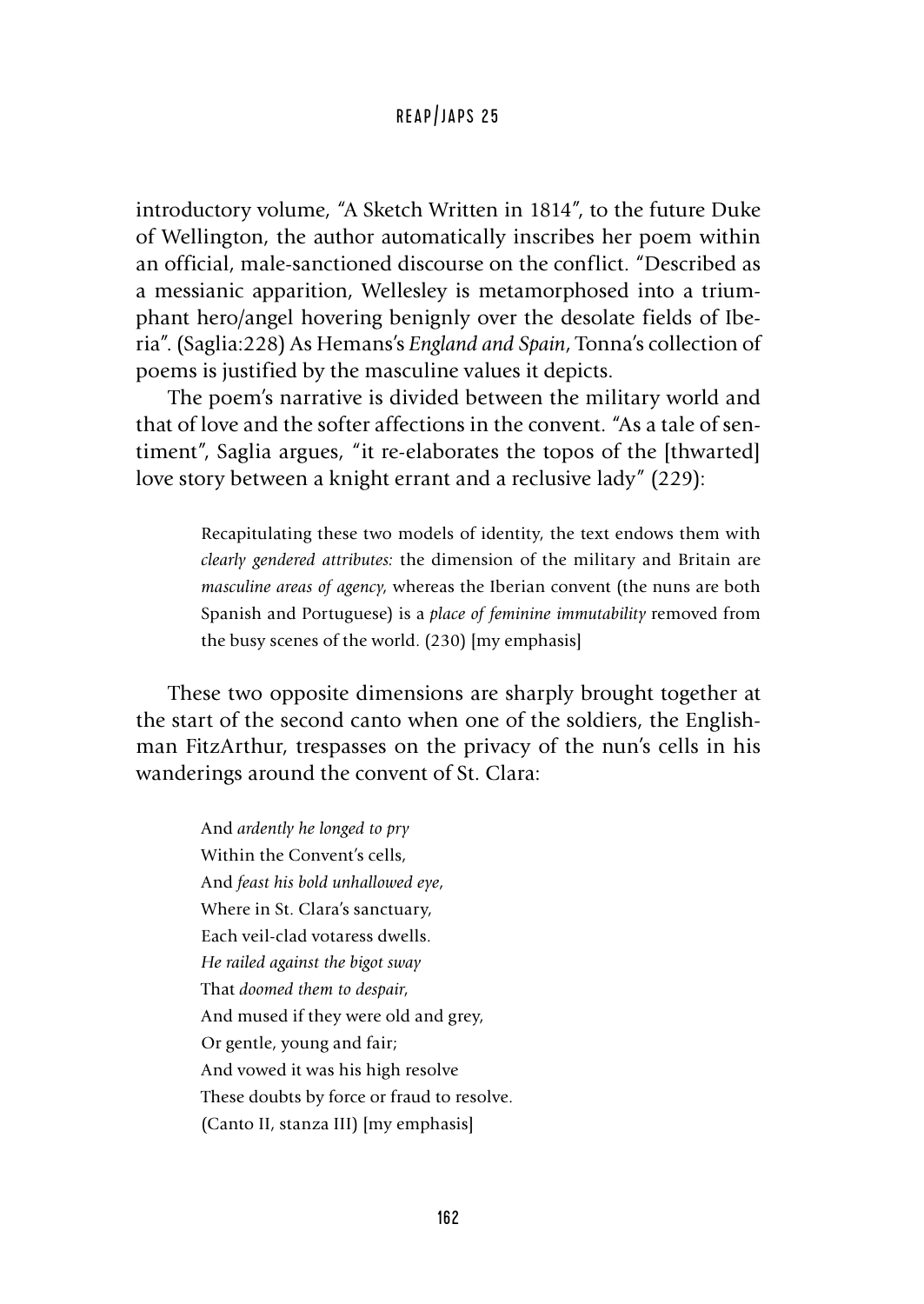The natural curiosity of the foreign Protestant man is mixed with the author's implicit criticism of reclusive monasticism; while reprovingly depicting the inquisitive male gaze intent on a series of female objects of desire, the author seems to justify this gross intrusion with the alleged unnatural state of these women caused by religious bigotry.

The same salvational arguments, reproduced by the convent's Abbess herself, had allegedly justified the British military intervention: "Two heroes of that godlike band/ Who brought us life and liberty!" And, furthermore, Father Bernardo's thankful speech is another very explicit example of this:

> *Conquest* already crowns your toil, – The blood of those invading bands Has streamed upon *our ravaged soil*; Well have ye fought, and freely bled, Be *Lusia's blessing* on your head! (Canto II, stanza XIV) [my emphasis]

The general development of the poem, culminating in Ronald's attempt to abduct Maria ("the lone unsheltered flower") in the sixth canto, seems to bear out the idea of traditional male conquest. This, in turn, simply reproduces what happens in the military field, with the description of the double victories of the Douro and of Talavera in cantos three and seven, respectively:

> (…) the startled Frenchmen wait To close Oporto's royal gate, While we his flying rearward greet, And *charge them on from street to street*; *With headlong force and thundering shout We rushed upon the flying rout*, And drove them, – till the pitying night Cast her dark mantle o'er their flight. (Canto III, Stanza IX) [my emphasis]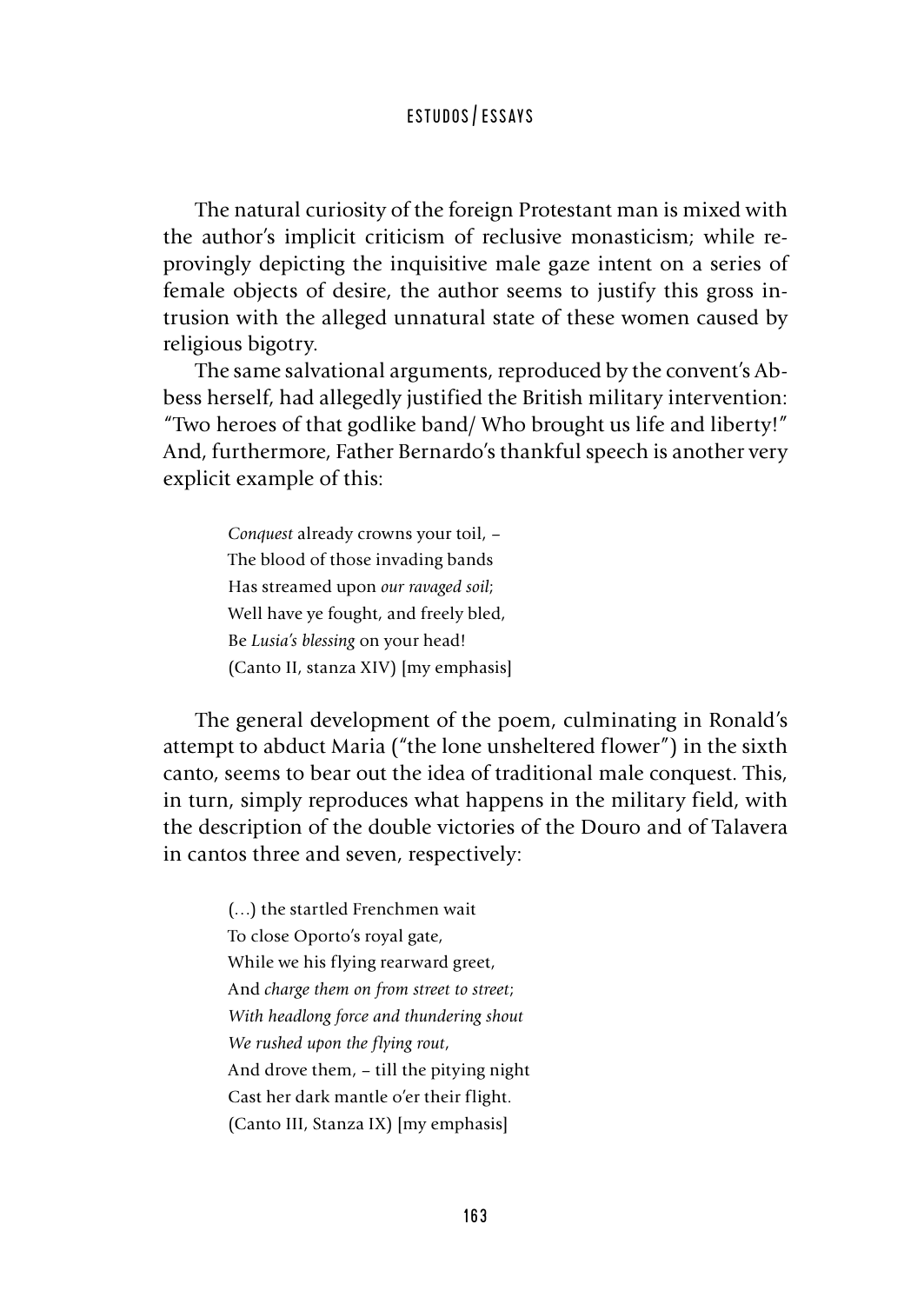It is significant that Ronald, the hero, finds Maria and the other cloistered nuns very much as the British army finds the Portuguese nation – helplessly subject to a tyrannical force and at the complete mercy of violence and bigotry:

> (…) the succeeding leagues disclose The path of our remorseless foes. *The ravaged field*, *the trampled vine*, The smoking hut, their step declare, With many a dark and fearful sign That murder's crimson hand was there. *In horror, hunger, nakedness, The remnant from their coverts crept*, And prayed the Lord our arms to bless, While *franticly they wept* O'er the retrieveless scene of spoil, The wreck of their industrious toil. (Canto III, Stanza I) [my emphasis]

In sharp contrast with this vulnerable picture of ravaged and weeping Lusia or Lusitania, stands the often evoked and higly praised image of Britannia or Albion, which as a powerful protective oak tree "spreads her shade o'er other lands, / While her protecting arms extend / A refuge for the poor, / And virtue, strength, and beauty blend / Her empire to secure". (III, stanza XII)

If, on the one hand, the poem allegorically represents and glorifies British imperialism, justifying it on the grounds of cultural superiority, on the other hand, woman only finds her place and identity within the male sphere, and this includes the female author of the poem, who defines herself as the mere 'wife of an officer'. The Portuguese nun herself, Maria, dreams of a happy, rural life with Ronald in Britain: "happier in some cottage bower", "To share with thee the peaceful hour, / To tend our white flocks on the plain". (VI, stanza II) This rejection of her homeland dislocates the idyllic representation of Portugal to Britain and reveals how the poem is unable to come to terms with Iberian difference.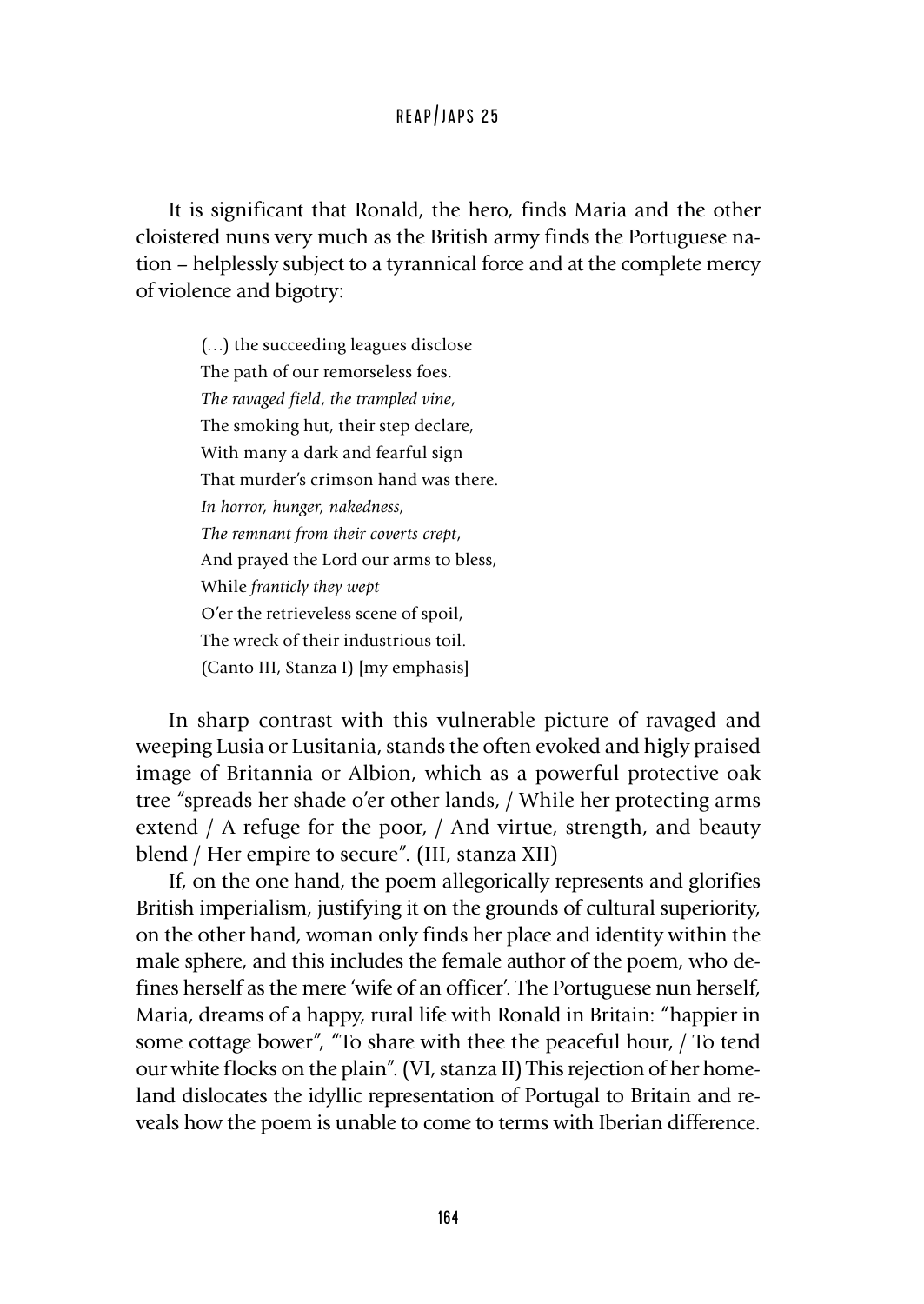Diversity, whether it is geographical or religious, is seen as incomprehensible and menacing. As Saglia emphasises, "the tale by the wife of an officer is (…) extremely revealing about its ideological allegiance" and "its elaboration of cultural supremacy is carried out through the intercultural love-story and its mechanisms of identity". (235)

The resolution which is offered at the end of the poem – the death of Ronald in the battlefield (Talavera) and the fading of Maria in the convent ("a living grave") – seems to state unequivocally the author's view that such an affair, though very chaste and even idealised, was doomed from the very beginning. The intrinsically transgressive nature of the liaison (seen by the author herself as an "inglorious thrall"), allied to the marked cultural and racial difference, are both reiterated throughout the poem and dictate its outcome. Such ill-fated endings were not uncommon in Hemans's historical romances and they seem in fact coherent with both hers and Tonna's respective personal experiences of unhappy love. But the ending of *The Convent Bell* seems to suggest not only the author's belief that a British soldier's "bright renown" should not be dimmed by an unhallowed love but also that it is far preferable that he dies in the battlefield than that he should "shame [his] country's warlike race".

To finalise, it is central to an understanding of these women's poetry that Britain was at war with France practically from the year of their birth (1790-3) until 1815, a span of more than twenty years. There were two possible ways of reacting to this. If, like Anna Letitia Barbauld, you clung to the ideals of the French Revolution, you were likely to denounce the wars, as Barbauld did in her poem entitled *Eighteen Hundred and Eleven*: "with grandeur's growth the mass of misery grows". (320) If, on the other hand, your brothers and husband had seen active service, as was true of Hemans and Tonna, you were more likely to strike a patriotic or nationalistic attitude. While Barbauld was reviled for drawing attention to the high costs of war and foretelling Britain's eventual decline, both Hemans's *England and Spain* and Tonna's *The Convent Bell* were, not surprisingly, very well received by the contemporary critics and the general public.